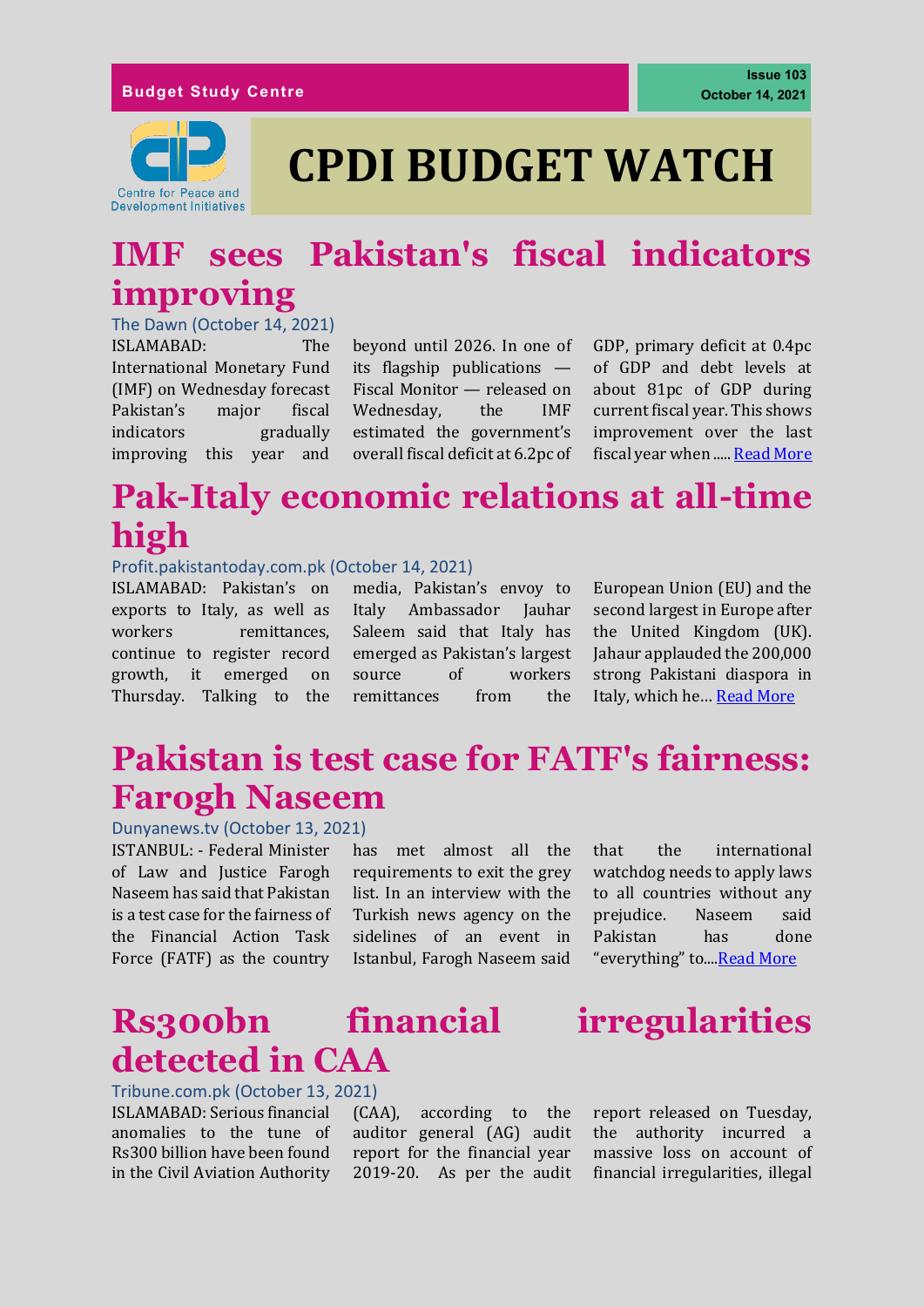flight permits and illegal occupation of its land. It

laments that despite several reminders, the CAA failed to

convene a meeting of the Departmental...[. Read More](https://tribune.com.pk/story/2324608/rs300bn-financial-irregularities-detected-in-caa)

#### **PSX strikes a gong to mark World Investor Week**

The News (October12, 2021) KARACHI: Pakistan Stock Exchange (PSX) along with 78 exchanges across the world marked World Investor Week (WIW) 2021 through a gong ceremony held at PSX Trading

Hall, a statement said. The WIW was held in exchanges around the world from October 4-10, 2021. The World Federation of Exchanges (WFE), of which

PSX is an Affiliate Exchange, supported the International Organisation of Securities Commissions (IOSCO) in holding the WIW. Globally, the week-long active ... **Read More** 

#### **Second phase of EU-Pakistan Business Forum begins tomorrow**

#### Business Recorder (October 12, 2021)

ISLAMABAD: The delegation of the European Union (EU) to Pakistan is launching the second phase of the EU-Pakistan Business Forum on October 13, 2021 in Lahore to

widen bilateral trade opportunities for EU and Pakistani businesses. After the first programme in Islamabad on September 8, 2021, the second chapter of the EU-Pakistan Business Forum for Small and Medium Enterprises (SME) in Lahore is expected to be attended by the representatives of local SMEs from key ...... [Read More](https://www.brecorder.com/news/40126066/second-phase-of-eu-pakistan-business-forum-begins-tomorrow)

### **Pakistan, Saudi Arabia to further strengthen economic and business ties**

#### Profit.pakistantoday.com.pk (October 11, 2021)

ISLAMABAD: Pakistan and Saudi Arabia on Monday discussed matters pertaining to mutual interest and agreed to further strengthen economic and business ties

#### between the two countries. In this regard, Federal Minister for Finance and Revenue Shaukat Tarin met with Ambassador of Saudi Arabia, Nawaf Bin Said Al-Malki, who

had called on him at the Finance Division. While extending a warm welcome, Tarin highlighted that Saudi Arabia has always supported Pakistan and the …[Read More](https://profit.pakistantoday.com.pk/2021/10/11/pakistan-saudi-arabia-to-further-strengthen-economic-and-business-ties/)

# **Pakistan**

The Dawn (October 11, 2021) ISLAMABAD: The Asian Development Bank (ADB) has approved technical assistance to Pakistan for reforming state-owned enterprises and supporting the government in

#### **ADB okays technical assistance for**

high priority areas included in the draft SOE (Governance and Operations) Bill, 2021, and the new SOE Ownership and Management Policy currently being developed.

The ADB technical assistance will help improve the corporate governance and performance of 212 stateowned enterprises in the country. The... Read More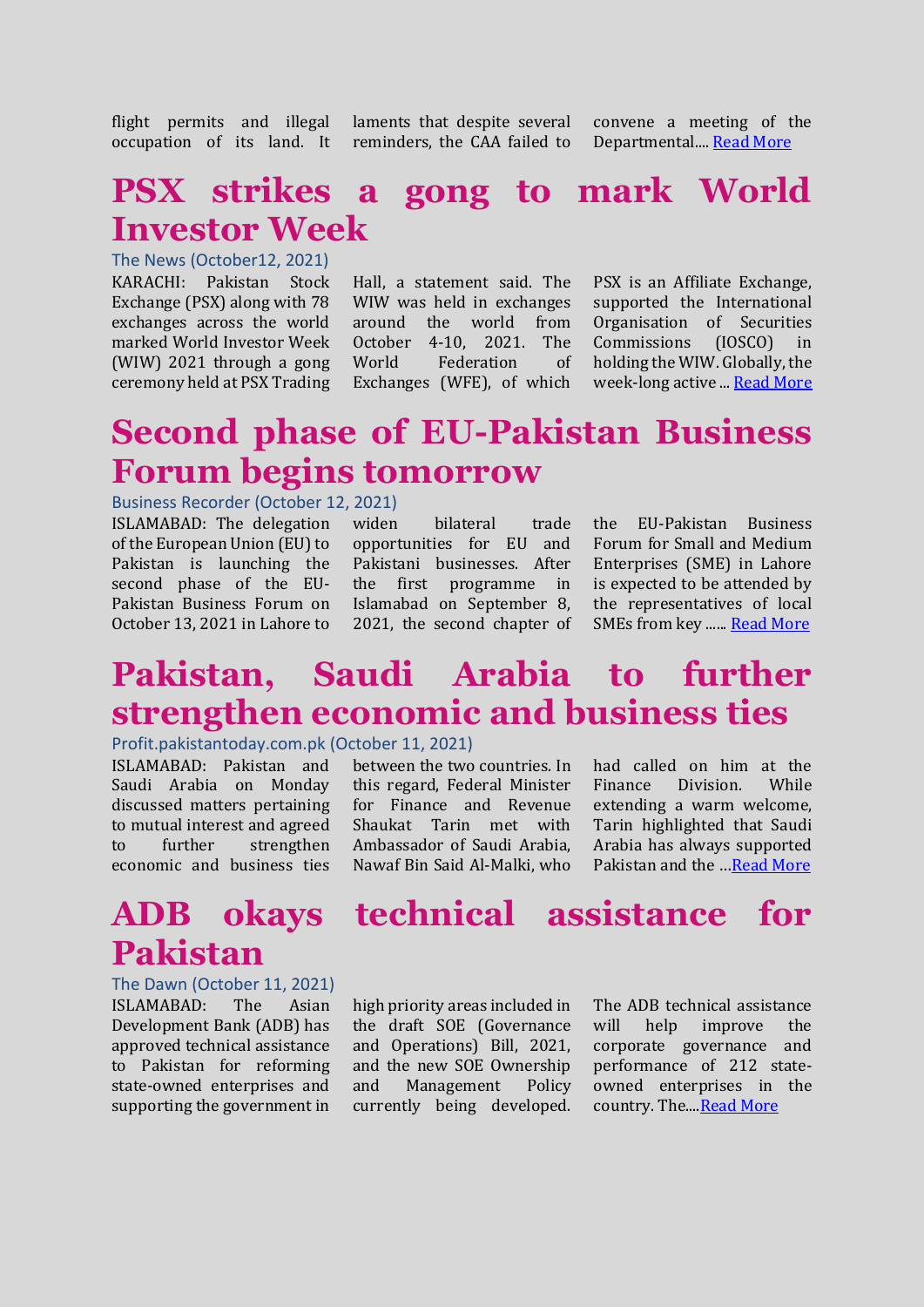### **Periodic review of SOEs' working: MoF suggests setting up of CMU in Finance Division**

#### Business Recorder (October 10, 2021)

ISLAMABAD: The Finance Ministry has proposed that a Central Monitoring Unit (CMU) be established in the Finance Division to periodically review the

financial and operational performance of state-owned enterprises (SOEs) and generate detailed reports for onward submission to the Federal Cabinet. The Finance

Division in a brief on State-Owned Enterprises (Governance and Operations) Bill 2021 presented to the Finance Standing Committee of the National...[.Read More](https://www.brecorder.com/news/40125713)

### **Tarin to begin policy level talks with IMF this week**

#### Profit.pakistantoday.com.pk (October 10, 2021)

Finance Minister Shaukat Tarin will leave for Washington on Tuesday to kick off policy level talks with the International Monetary Fund (IMF) for finalising an

agreement on completion of sixth and seventh reviews under the \$6 billion Extended Fund Facility (EFF). The finance minister will be heading a delegation from Pakistan including senior officers and State Bank of Pakistan (SBP) Governor Dr Reza Baqir. Earlier on Saturday, Pakistan and the International.... [Read More](https://profit.pakistantoday.com.pk/2021/10/10/tarin-to-begin-policy-level-talks-with-imf-this-week/)

#### **IMF asks Pakistan to take steps to slash current account deficit**

The News (October 09, 2021) ISLAMABAD: The International Monetary Fund (IMF) has asked Pakistan to take a combination of measures, including allowing adjustments in the exchange

rate, further tightening of monetary and fiscal policies in order to curtail the rising current account deficit. The IMF has pitched the current account deficit on the higher side that might climb to over \$12 to \$13 billion for the current fiscal year against the State Bank of Pakistan's projection of \$6.5 billion to \$9 billion. "The IMF ... Read More

### **Pakistan rejects WB's GDP assessment as unrealistic**

The News (October 09, 2021) ISLAMABAD: The government on Friday termed World Bank's (WB) assessment regarding easing the GDP growth rate forecast for Pakistan's economy down to

3.5 percent as 'unrealistic'. The Ministry of Finance stated this in a detailed response to the WB's latest "The latest South Asia Economic Focus" titled "Shifting Gears: Digitization and Services-Led Development", whereby it assessed that GDP is estimated to have grown by 3.5 percent in the fiscal year 2021, an upward ... [Read More](https://www.thenews.com.pk/print/898697-pakistan-rejects-wb-s-gdp-assessment-as-unrealistic)

#### **BOI assures to facilitate foreign investments**

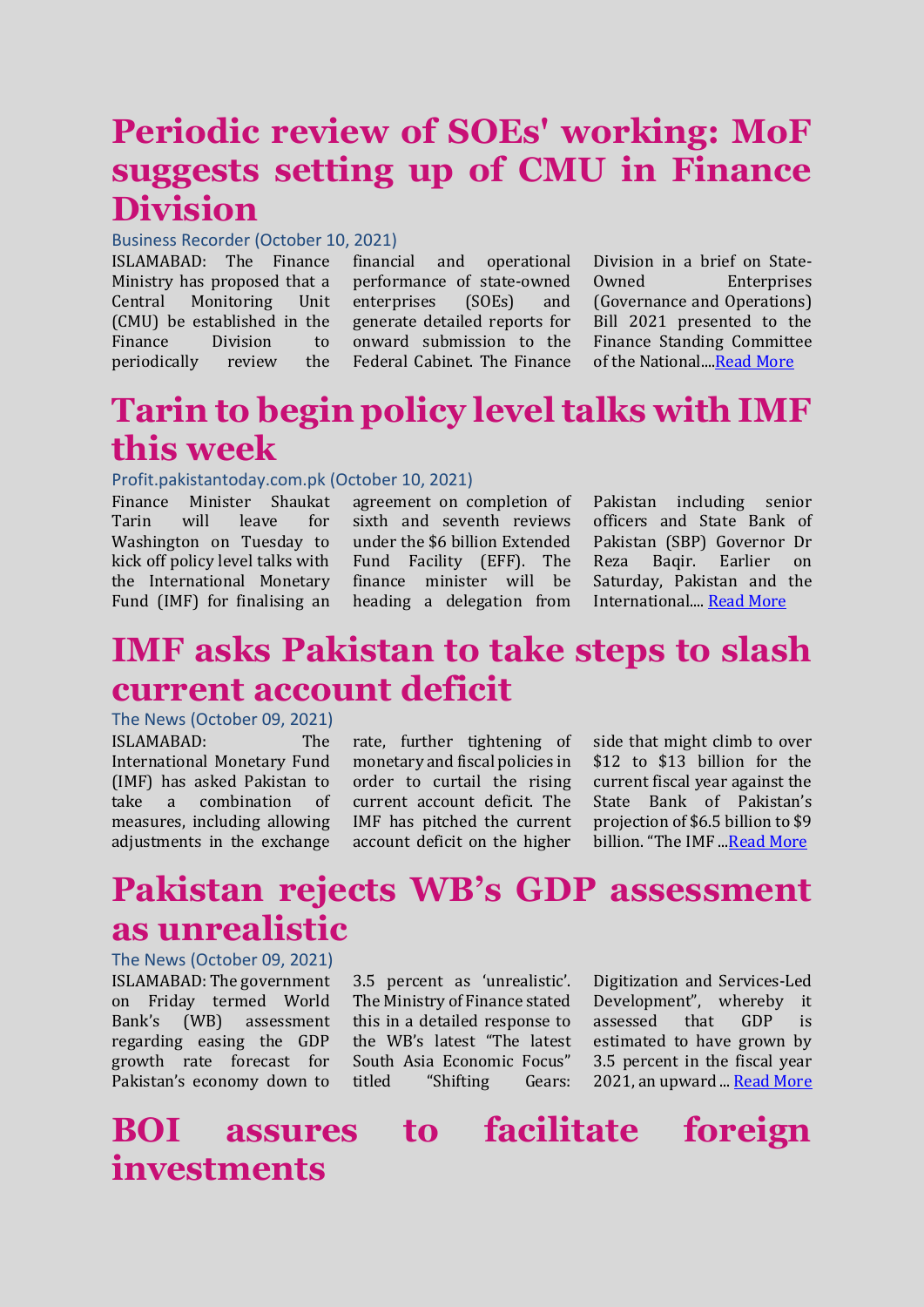#### Profit.pakistantoday.com.pk (October 08, 2021)

ISLAMABAD: The Board of Investment (BOI) has assured facilitation to foreign investors and help them execute investments, saying that the government is

committed to protect and encourage foreign investments. In this regard, the BOI on Thursday organised an investment promotion seminar to apprise

potential foreign investors on investment policies and opportunities in Pakistan. On the occasion, BOI Secretary Fareena Mazhar stated that economic uplift .[..Read More](https://profit.pakistantoday.com.pk/2021/10/08/boi-assures-to-facilitate-foreign-investments/)

### **Pakistan's growth expected to ease to 3.4pc: WB**

The Dawn (October 08, 2021) ISLAMABAD: Highlighting certain downside risks, the World Bank on Thursday said Pakistan's economic growth rate slightly came down to 3.4 per cent during the current

fiscal year against 3.9pc of last fiscal year. However, it pointed out, the growth rate can hit the 4pc mark in the next fiscal year (2023) if the government implemented key structural reforms. "In Pakistan, growth is expected to ease a little to 3.4pc in fiscal year 2021-22, as fiscal and monetary measures are expected to ..... [Read More](https://www.dawn.com/news/1650773)

#### **ECC defers vegetable export plan**

Profit.pakistan.com.pk (October 07, 2021)

ISLAMABAD: The federal cabinet's Economic Coordination Committee (ECC) on Thursday was unable to reach a decision regarding the imposition of a ban on the export of vegetables and deferred the plan for the next three months. According to sources, the Ministry of Commerce tabled a summary titled 'Ban on Export of Tomatoes and Onions' during a meeting held under the chair of Federal Minister for Finance and Revenue Shaukat Tarin. Federal Minister ... [Read More](https://profit.pakistantoday.com.pk/2021/10/07/ecc-defers-vegetable-export-plan/)

#### **NBP signs MoU with PMN**

#### Business Recorder (October 07, 2021)

KARACHI: A Memorandum of Understanding (MOU) has been signed between National Bank of Pakistan (NBP) and Pakistan Microfinance Network (PMN) for

collaboration between the two organizations to facilitate growth of the microfinance industry in Pakistan. NBP is the largest commercial bank as far as lending to the microfinance sector is concerned and this MOU will enable it to further strengthen its linkage with this sector as well as lead to discovery of new business ...... [Read More](https://www.brecorder.com/news/40125050)

### **KP govt announces financial support for women in digital economy**

Profit.pakistantoday.com.pk (October 06, 2021)

PESHAWAR: To empower women and make the economically independent by expanding their businesses, the Khyber Pakhtunkhwa (KP) Science and Technology

has setup Seed Funds under the initiative of Digital Jobs in KP. The purpose of the initiative is to empower women by bringing them towards the digital economy in the province," Provincial Minister for Science, Tech and Information Technology Atif Khan said here on Wednesday."In the future, the Department of ..[..Read More](https://profit.pakistantoday.com.pk/2021/10/06/kp-govt-announces-financial-support-for-women-in-digital-economy/)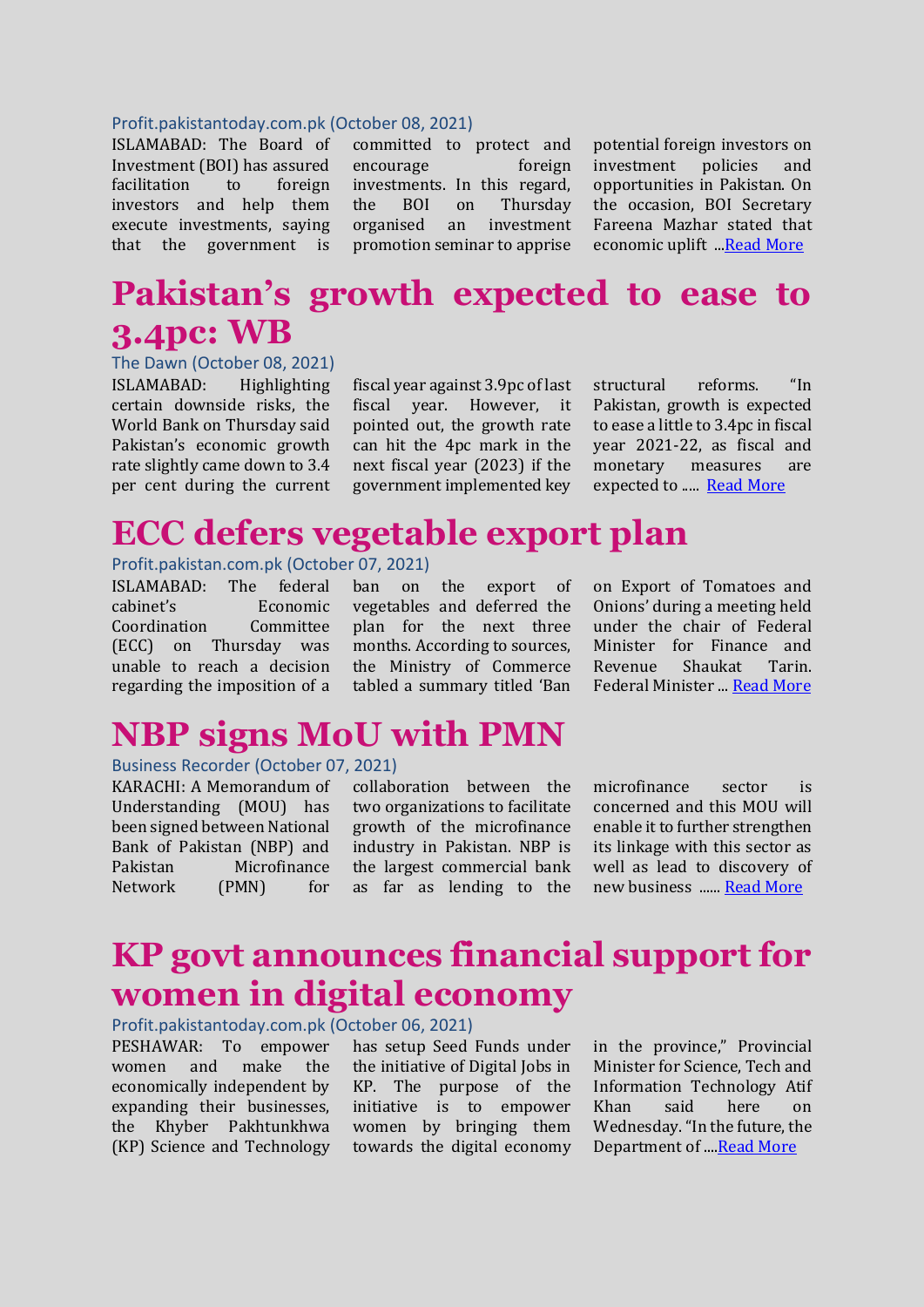### **Pakistan does not have a 'China debt' problem: Asad Umar on US report critical of CPEC**

The Dawn (October 06, 2021)

Planning and Development Minister Asad Umar on Wednesday said Pakistan did not have a "China debt" problem pertaining to loan financing from the China-

Pakistan Economic Corridor (CPEC) project. Addressing a press conference in Islamabad, the planning minister acknowledged that Pakistan had a debt servicing

and debt sustainability challenge but stressed that "we do not have a China debt problem." Umar was responding to a recent report by a US-based .....[. Read More](https://www.dawn.com/news/1650453)

### **ZTBL to extend credit to eliminate role of middleman: Tarin**

#### Profit.pakistantoday.com (October 05, 2021)

ISLAMABAD: Federal Minister for Finance and Revenue Shaukat Tarin has said that Zarai Taraqiati Bank Limited (ZTBL) should extend credit for building agri malls,

commodity warehouses and cold storage facilities on a public private partnership basis to eliminate the role of middleman. He said this while meeting with Board of Directors of ZTBL led by the President Muhammad Shahbaz Jameel at the Finance Division on Tuesday. The ZTBL president briefed about the overall steps .[..Read More](https://profit.pakistantoday.com.pk/2021/10/05/ztbl-to-extend-credit-to-eliminate-role-of-middleman-tarin/)

#### **Govt asks POA to submit financial details of last three years**

#### Geo.tv (October 05, 2021)

KARACHI: The federal government of Pakistan has initiated the process to conduct the audit of all major sports federations in the country, as it has asked the

Pakistan Olympic Association (POA) to provide financial statements for the last three years. The government, during the last two years, had directed the Auditor General of Pakistan to conduct the audit of all the major sports bodies, sources informed Geo News. In this regard, a letter has been sent to the POA by the Ministry of … [Read More](https://www.geo.tv/latest/374176-govt-asks-poa-to-submit-financial-details-of-last-three-years)

#### **Exports up 27.4pc YoY in September: Razzak Dawood**

#### Profit.pakistantoday.com.pk (October 04, 2021)

Adviser to the Prime Minister on Commerce, Abdul Razak Dawood announced on Monday that exports grew by 27.4% to \$2.41 billion in September 2021 compared to

\$1.89 billion in September 2020, In a series of tweets, he said that export figures for the first quarter of FY2021-22 were up by 28% to \$6.99 billion as compared to \$5.47

'million' (typo in tweet, should be billion) in Q1 of FY2020-21. n August 2021, exports grew by 43% to \$2.257 billion compared to \$1.584 billion in ....[. Read More](https://profit.pakistantoday.com.pk/2021/10/04/exports-up-27-4pc-yoy-in-september-razzak-dawood/)

### **Pandora Papers: Pakistan's Imran Khan pledges to 'investigate wrongdoing'**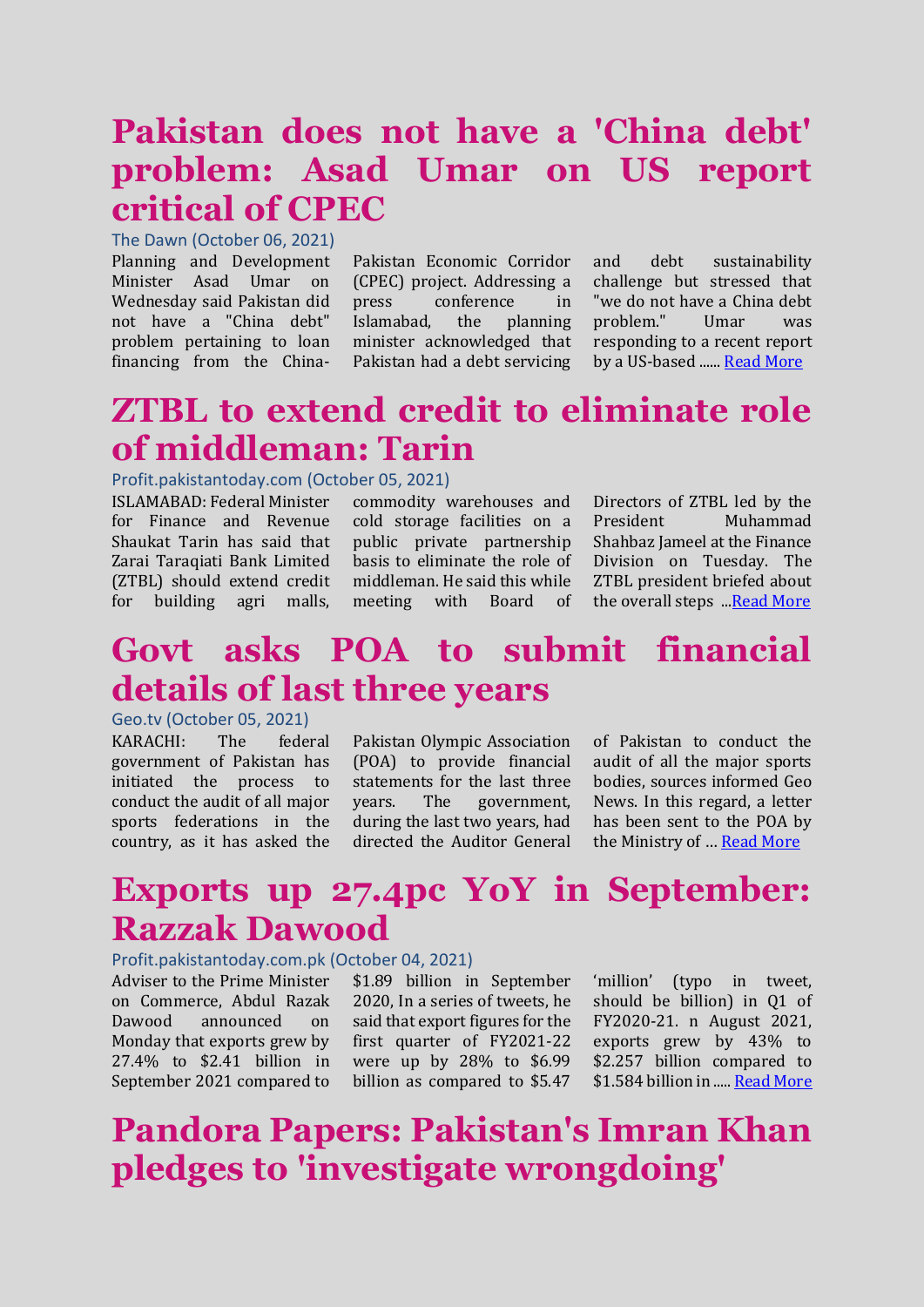#### Bbc.com (October 04, 2021)

Pakistan's Prime Minister Imran Khan has said his government will investigate citizens linked to a massive leak on hidden global wealth. The Pandora Papers link hundreds of Pakistanis, including members of Mr Khan's cabinet, to wealth secretly moved through offshore companies. They rank among history's biggest financial leaks, exposing dealings of global business and political figures. Mr Khan said he would take action if any wrongdoing was established. The ...[. Read More](https://www.bbc.com/news/world-asia-58787615)

### **PM Imran says govt will investigate all citizens mentioned in Pandora Papers**

The Dawn (October 03, 2021) Shortly after the International Consortium of Investigative Journalists (ICIJ) on Sunday unveiled "Pandora Papers" a major international research into the financial

secrets held by high-profile individuals around the world — Prime Minister Imran Khan said his government would investigate all citizens mentioned in the report. Among those named as holding foreign assets are Finance Minister Shaukat Tarin, his family, and the son of Prime Minister Imran's former adviser.... [Read More](https://www.dawn.com/news/1649932)

### **Pakistan's economy: expert paints bleak picture**

#### Business Recorder (October 03, 2021)

KARACHI: We are rushing fast towards "A Broken Economy" with serious financial crisis and mass joblessness. A Broken Economy is where Inflation and interest rate

moves continuously towards the higher side, said Ateeq Ur Rehman, an Economic and Financial Analyst. Due to expensive cost of borrowing it is difficult for a common man to add finance to his business or entity for expansion or to create margin to fight inflation. Micro financing through banks is unbearable, he said. Millions.....[. Read More](https://www.brecorder.com/news/40124133)

### **ADB to provide \$2bn to Pakistan under 3-year strategy**

#### Profit.pakistantoday.com.pk (October 02, 2021)

ISLAMABAD: The Asian Development Bank (ADB) will provide \$2 billion to Pakistan under the 3-year Country Partnership Strategy. As per details, ADB Country Director

Yong Ye paid a courtesy call on Federal Minister for Finance and Revenue Shaukat Tarin at the Finance Division earlier this week during which he was briefed on the

reform process in the power sector as well as efforts to enhance revenue collection that are bearing fruit. Tarin assured Ye that the government is...[. Read More](https://profit.pakistantoday.com.pk/2021/10/02/adb-to-provide-2bn-to-pakistan-under-3-year-strategy/)

#### **UK's CDC invests in Pak fund**

The News (October 02, 2021) LAHORE: CDC Group (CDC), the UK's development finance institution and impact investor, has made an anchor investment in Techxila Fund I, a fund managed by local

venture capital (VC) firm Fatima Gobi Ventures (FGV), a statement said on Friday. "CDC's commitment will help boost Techxila Fund I's investments in Pakistanfocused early stage startups, helping to drive transformational impact and spurring economic and social development in the country," the statement said..*Read More*